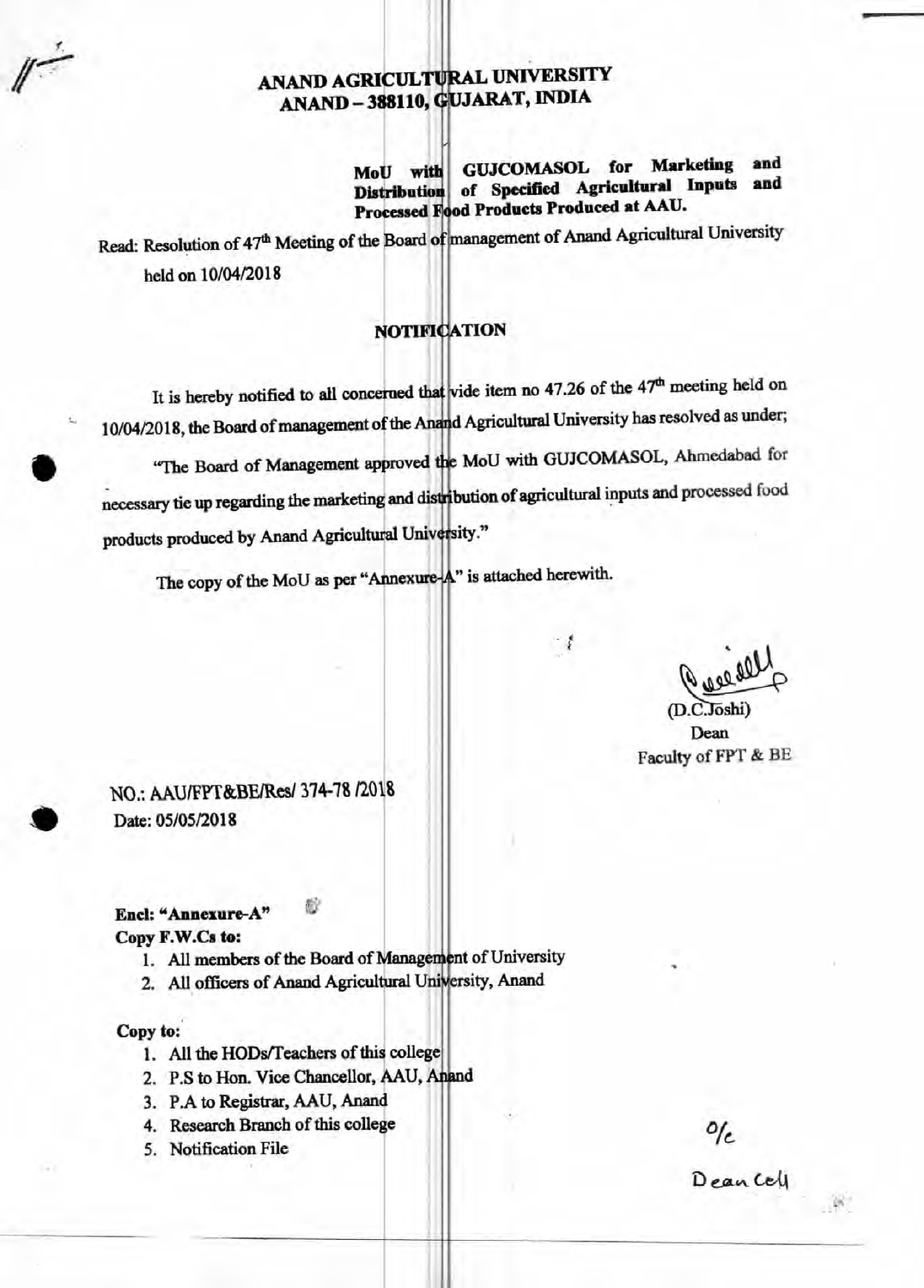**Annexure-A** 

### **MEMORANDUM F UNDERSTANDING**

This MEMORANDUM OF UNDERSTANDING (MoU) is made on this day of \_\_\_\_\_\_\_\_\_\_\_\_\_\_\_month, Two Thousand and Eighteen BY AND BETWEEN **Anand** Agricultural University (AAU) established and incorporated by Gujarat Act No. 5 of 2004 (Gujarat Agricultural Universities Act 2004) having its registered office at Anand-388110 here in after referred to as "AAU, Anand" the ONE PARTY.

**AND** 

Gujarat State Co-operative Marketing Federation Ltd. (GUJCOMASOL) established and incorporated under the Companies Act, 1961, having its registered office at 49, Shrimali Society, Sahkar Bhavan, Opp. Navrangpura Police Station, **Navrangpura, Ahmedabad - 380 9, Gujarat** here in after referred to as "GUJCOMASOL" the OTHER PARTY.

WHEREAS AAU has created facilities for seed processing, bio-fertilizer production, production of biocontrol agents, and production of various processed food products as well as for experiential learning of the students and training of farmers and entrepreneurs; and GUJCOMASOL is a state co-operative deration having very good marketing network throughout Gujarat for various agricultural inputs, commodities and products.

AAU and GUJCOMASOL being desirous of having tie-up for marketing and distribution of specified agricultural inputs and processed food products produced at AAU for the benefit of the farmers, students training and the consumers.

This Memorandum of Understanding (MoU) defines the role and responsibilities of the participating agencies, monitoring and other matters related to marketing and distribution of AAU products by GUJCOMASOL.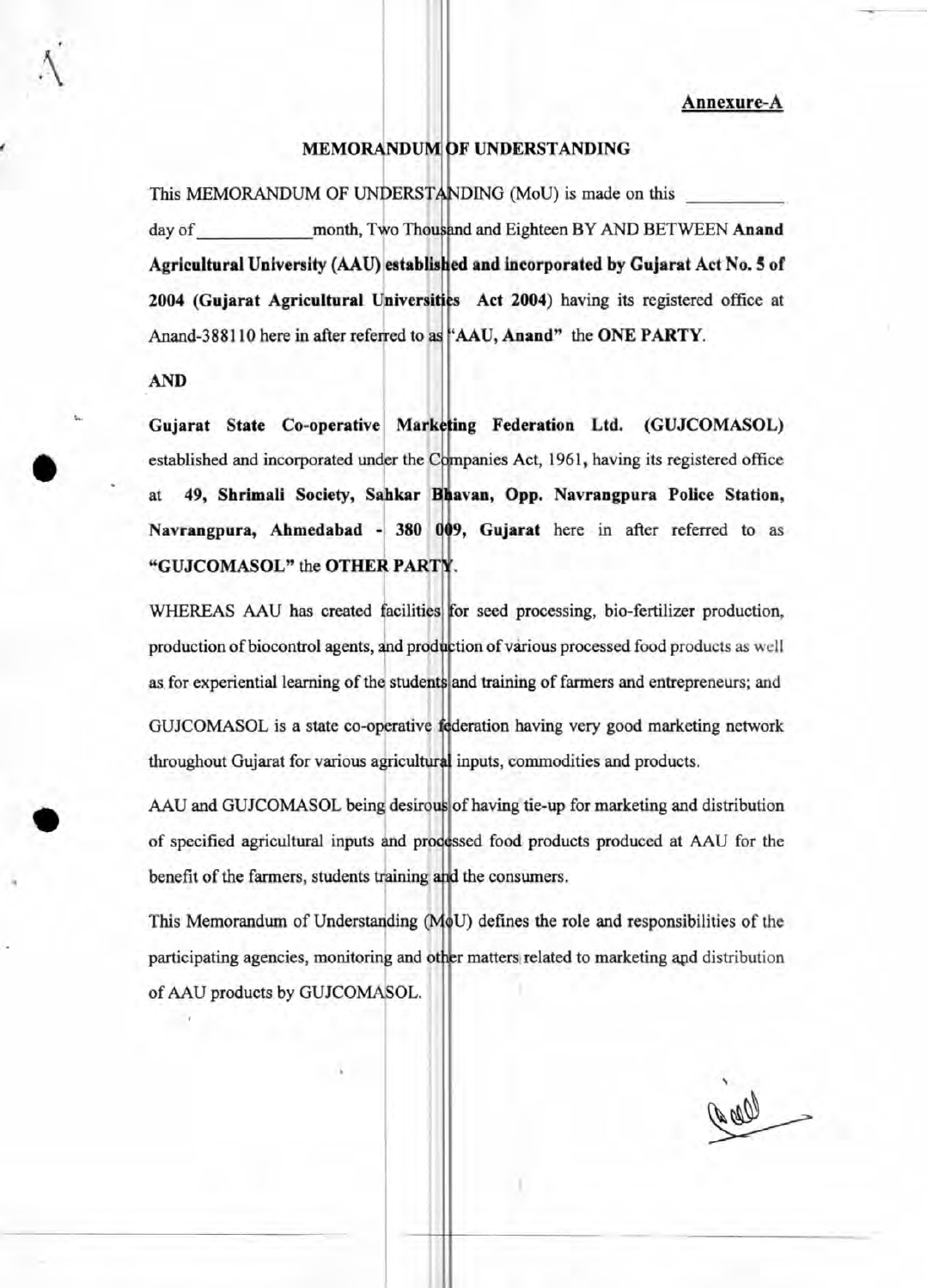## **NOW THE PARTIES HERE INTO AGREE AS FOLLOWS:**

## **1.0 Role of AAU Anand**

**1.1** AAU will provide various specified agricultural inputs and processed food products, using the available facilities with the university.

11.

- 1.2 The quantity of different items/products to be prepared shall be mutually decided between AAU and GUJCOMASOL from time to time.
- 1.3 AAU has already obtained the FSSAI license for manufacturing, repacking and relabeling of specified processed food products as wholesaler and retailer.
- 1.4 AAU will compute the cost of production of the items from time to time. The selling prices will be decided mutually by AAU and GUJCOMASOL.

### **2.0 Role of GUJCOMASOL, Ahmedabad**

- 2.1 GUJCOMASOL, Ahmedabad will act as an ethical business partner in marketing and distribution of various agricultural inputs and processed food products of AAU to the end user/ cosumers.
- 2.2 GUJCOMASOL, Ahmedabad shall provide the raw materials available with them and as decided mutually to AAU, and shall procure as per need and transport the same to AAU.
- 2.3 GUJCOMASOL, Ahmedabad shall lift the products from AAU for marketing/selling with its own transport arrangement.
- 2.4 As the facilities mentioned above for production and processing of various agricultural inputs and processed products created by AAU do not have their own operating funds for large scale manufacturing and processing, GUJCOMASOL will provide a one-time lump-sum working capital. The amount will be decided mutually and provided as the interest free advance to AAU for 5 years or for the duration of MOU, whichever is earlier.
- 2.5 GUJCOMASOL will obtain necessary licenses/ certifications for doing the above said business.